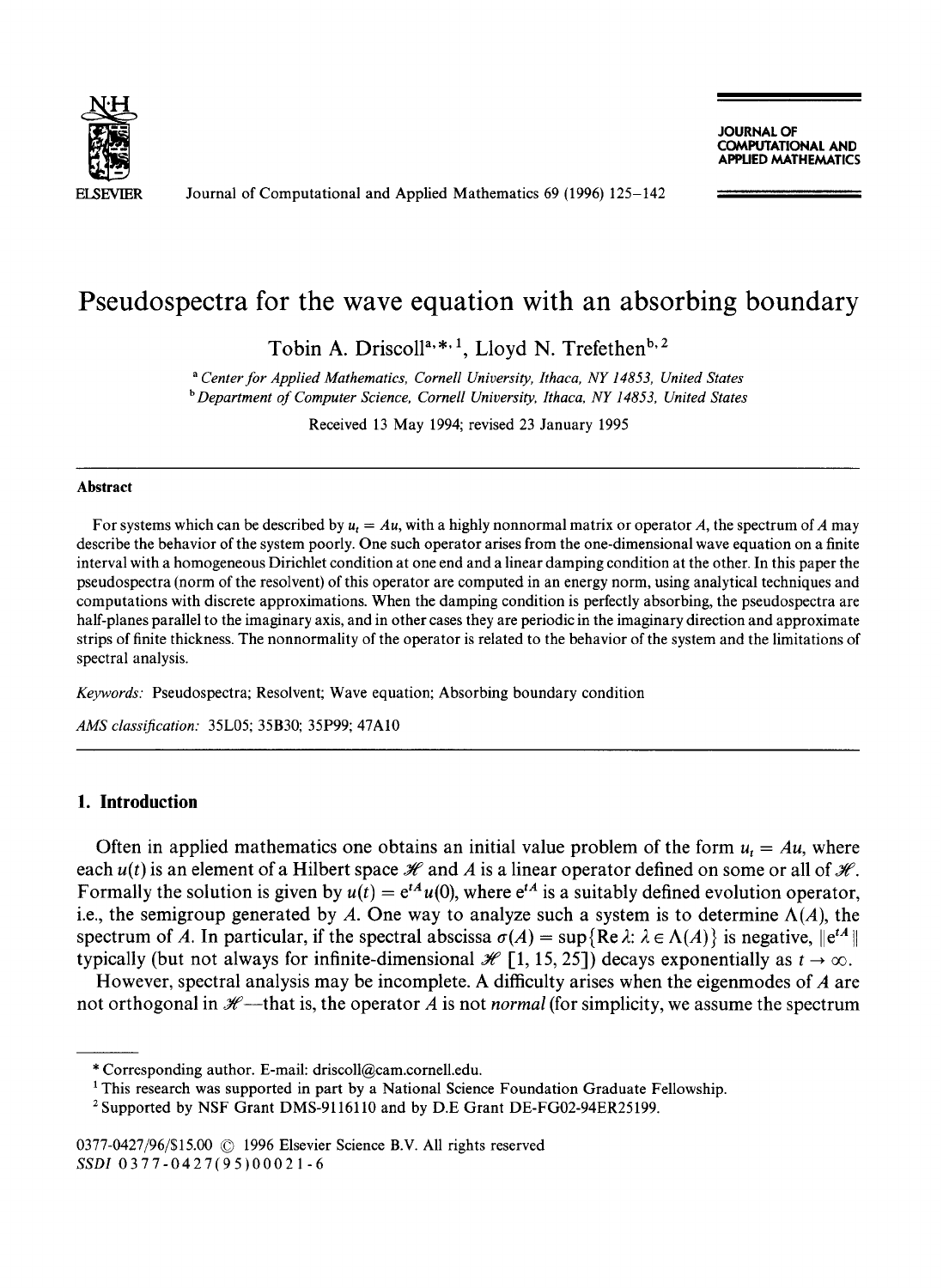consists entirely of eigenvalues corresponding to a complete set of eigenmodes). If the eigenmodes form an ill-conditioned basis, spectral analysis tends to miss short-term behavior patterns in the time evolution of the system, because a combination of such modes over a finite time interval need not grow or decay like its constituent parts.

Because sometimes we are concerned only with asymptotic behavior, we can sometimes ignore the effects of nonnormality. In other circumstances, however, a knowledge of the asymptotic behavior may not be as valuable as it at first seems. Such a situation has been recognized recently in the field of hydrodynamic stability [2, 4, 16, 22]. A perturbation to a laminar fluid flow may be asymptotically stable according to linear analysis, yet experience transient growth by factors of thousands. In some situations it appears to be this linear, nonmodal growth that triggers the transition to turbulence.

In this paper we present a simple, physically motivated case study of a situation in which nonnormality renders a spectral analysis incomplete. Our example is the one-dimensional wave equation with a Dirichlet condition at one end and a linear damping condition at the other; for related work, see [5, 10, 19, 23]. The physics is elementary enough to admit an exact description of the system's behavior, which is presented in Section 2. This behavior is compared with the results of spectral analysis in Section 3. In Section 4 we consider pseudospectra [21] and show that the degree of nonnormality is related to the limitations of the spectral analysis. Section 5 discusses the properties of various discretizations of the problem. Finally, Section 6 summarizes our results.

#### **2. Behavior of the system**

Consider the linear wave equation on  $[0, \pi]$ ,

$$
\phi_{tt}(x,t) - \phi_{xx}(x,t) = 0, \quad t \ge 0, \quad x \in [0, \pi], \tag{1}
$$

subject to the boundary conditions

$$
\phi(0, t) = 0,\tag{2}
$$

$$
\phi_x(\pi, t) + \delta \phi_t(\pi, t) = 0. \tag{3}
$$

These equations model the vibration of an ideal string with left end pinned and right end subjected to damping with real parameter  $\delta$ . This problem has been studied by Veselić as the continuous analog of a linearly arranged system of coupled oscillators with dashpot damping at one end [23]. More on this connection will be discussed in Section 5.

An investigation of the time evolution of solutions to  $(1)$ – $(3)$  is straightforward. Disturbances propagate at unit speed without change except at reflections. Reflection at the left boundary  $x = 0$ simply inverts the wave. The behavior at  $x = \pi$  is more interesting; the reflection coefficient is easily seen to be

$$
R_{\pi} = \frac{1 - \delta}{1 + \delta}.
$$
\n<sup>(4)</sup>

In Fig. 1,  $R_{\pi}$  is plotted against  $\delta$ . When  $\delta = 1$ , the damping becomes critical:  $R_{\pi}$  vanishes, and the energy is zero for  $t \ge 2\pi$  for any initial condition. This parameter value corresponds to the zeroth-order absorbing boundary condition familiar in the numerical solution of PDEs [7].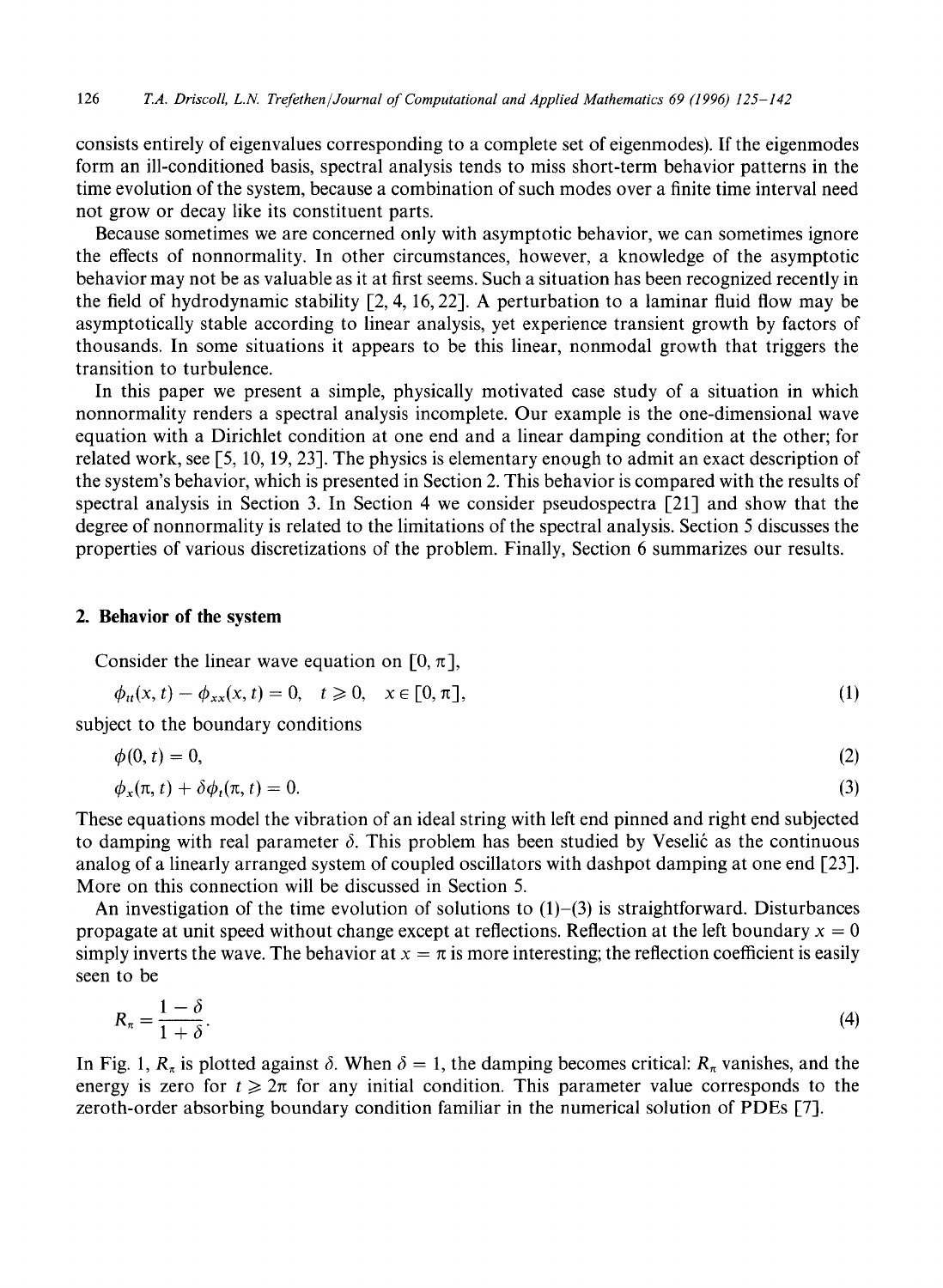

Fig. 1. Dependence of the reflection coefficient on the damping parameter  $\delta$ .

Note that changing the sign of  $\delta$  changes  $R_{\pi}$  to its reciprocal. This is a consequence of a time symmetry in (1)–(3), for replacing  $\delta$  by  $-\delta$  in these equations is equivalent to replacing t by  $-t$ . Thus, positive values of  $\delta$  cause physical damping while negative values actually input energy. Another symmetry is that replacing  $\delta$  by  $1/\delta$  simply changes the sign of  $R_{\pi}$ , i.e., the parity of the reflection. Because of these symmetries, we henceforth restrict attention to  $\delta \in [0, 1]$ .

For any suitably localized initial condition, the amplitude of the solution changes by a factor of  $R_{\pi}$  near each time  $t + 2n\pi$ , where  $n \in \mathbb{Z}$ , and  $0 < t < 2\pi$ . The degree of localization in space of the initial disturbance is proportional to the localization in time of its change in amplitude. By choosing an initial condition with all its energy near  $x = \pi$ , we can make the transitions arbitrarily sharp and make t arbitrarily close to  $2\pi$ . This description of the system's behavior will be stated more formally in the next section.

#### **3. Spectral analysis**

We now discuss two ways to reformulate  $(1)$ – $(3)$  as a first-order linear evolution process on a Hilbert space. We then compare the information obtained from the spectrum of the resulting operator with the system's behavior.

To begin, we let

$$
u = \begin{bmatrix} u_1 \\ u_2 \end{bmatrix} = \begin{bmatrix} \phi_x \\ \phi_t \end{bmatrix}.
$$
 (5)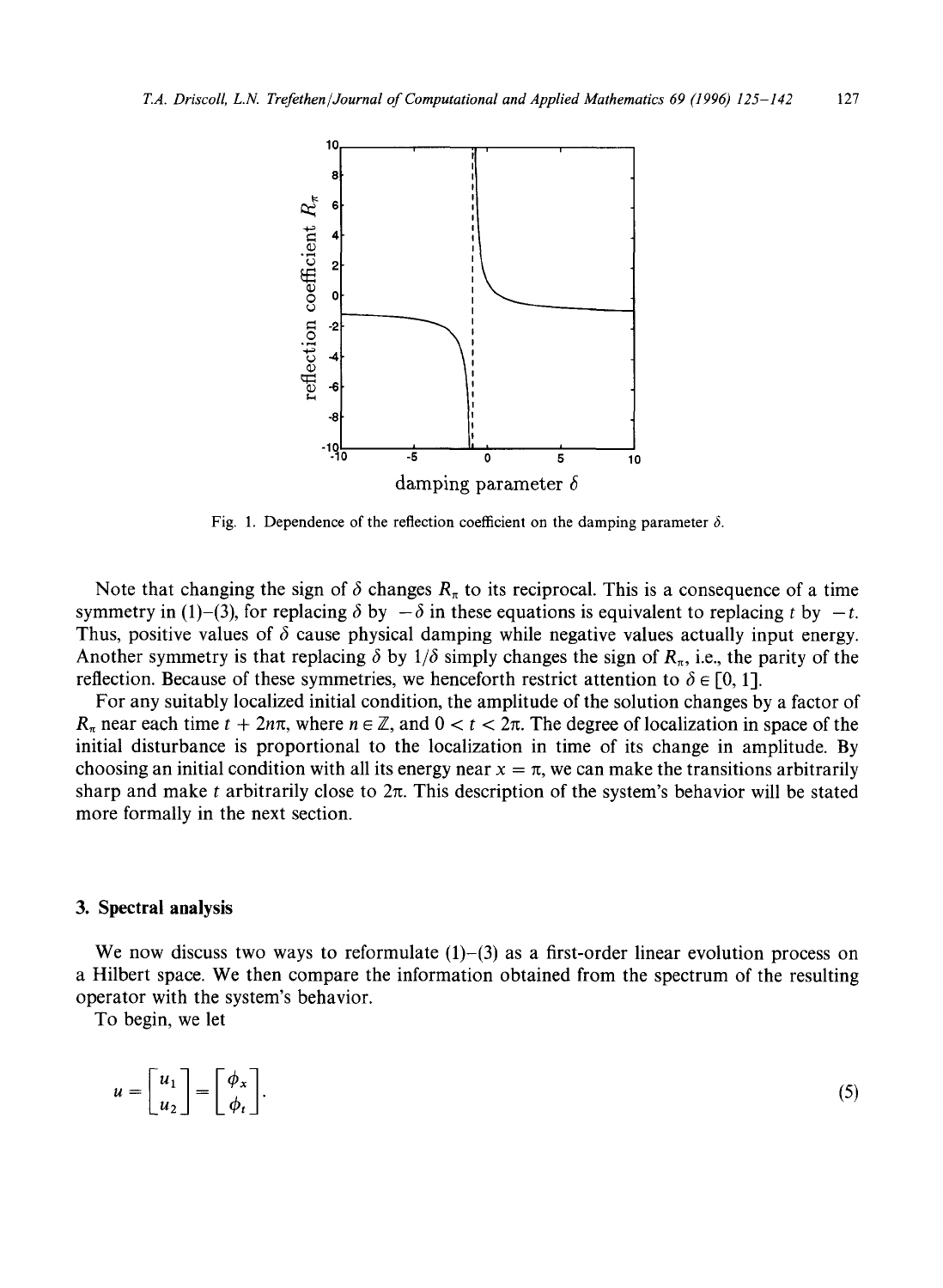128 *T.A. Driscoll, L.N. Trefethen/Journal of Computational and Applied Mathematics 69 (1996) 125-142* 

Then

$$
u_t = Lu, \quad L := \begin{bmatrix} 0 & d/dx \\ d/dx & 0 \end{bmatrix}, \tag{6}
$$

where the domain *D(L)* of L is the dense [9] subspace of  $\mathcal{H} = L^2[0, \pi] \times L^2[0, \pi]$  consisting of pairs of absolutely continuous functions with derivatives in  $L^2[0, \pi]$  and which satisfy the boundary conditions

$$
u_2(0) = 0,\t\t(7)
$$

$$
u_1(\pi) + \delta u_2(\pi) = 0. \tag{8}
$$

The form (6) is sometimes called the symmetric hyperbolic form [8], and is a natural way to pose the problem in the sense that the squared norm on  $\mathcal H$  is the energy of the string:

$$
||u||^2 = \int_0^{\pi} ||u(x)||_2^2 dx = \int_0^{\pi} (|\phi_x(x)|^2 + |\phi_t(x)|^2) dx.
$$
 (9)

The second reformulation involves unwrapping  $(6)$ – $(8)$  to obtain a first-order problem involving just one independent variable, but on a periodic domain of length  $2\pi$  rather than  $\pi$ . We first define the characteristic variables

$$
v = \frac{1}{\sqrt{2}} \begin{bmatrix} 1 & 1 \\ 1 & -1 \end{bmatrix} u. \tag{10}
$$

The boundary conditions become

$$
v_1(0) = v_2(0),\tag{11}
$$

$$
v_1(\pi) = -R_{\pi} v_2(\pi). \tag{12}
$$

Now we define the scalar function  $w \in L^2[-\pi, \pi]$  by

$$
w(x) = \begin{cases} v_2(-x), & -\pi \le x \le 0, \\ v_1(x), & 0 \le x \le \pi. \end{cases}
$$
 (13)

Condition (11) ensures that w is differentiable with respect to t and x at  $x = 0$ , and it is easily verified that

$$
w_t = \tilde{L}w, \quad \tilde{L} = d/dx. \tag{14}
$$

Condition (11) is now implicit and (12) becomes

$$
w(\pi) = -R_{\pi}w(-\pi); \tag{15}
$$

that is, the domain is periodic and waves which reach  $x = -\pi$  are wrapped back to  $x = \pi$ . It is easily checked that

$$
||w||^2 = \int_{-\pi}^{\pi} |w(x)|^2 dx = ||u||^2,
$$
 (16)

and so the two formulations are unitarily similar. In particular, this means that the spectrum and norm of the resolvent are the same for L and  $\tilde{L}$ . For the most part, in what follows we use the form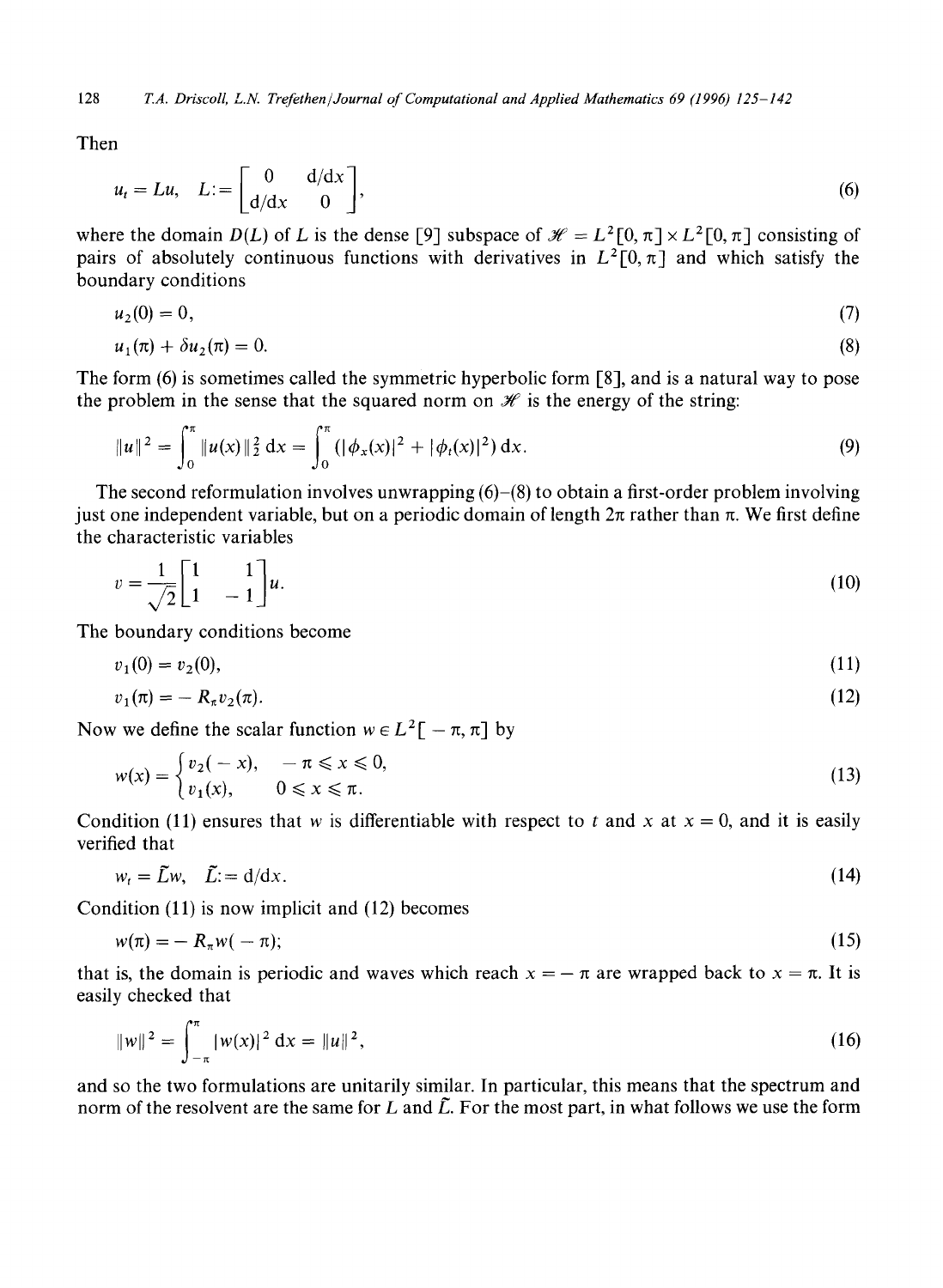

Fig. 2. Exact solution operator norm (solid) and eigenvalue envelopes (dashed) for  $\delta = 0.75$ . The lower envelope is given **by (20) and the upper envelope is a constant multiple of the lower one, given by Eq. (26) in Section 4. Here the damping parameter is**  $\delta = 0.75$ ; with  $\delta = 1$ , the norm drops to 0 at  $t = 2\pi$ .

**(6)-(8), because it does not exploit the special form of the boundary conditions and thus is more readily generalized.** 

The discussion of the last section implies that the solution operator for  $(6)$ ,  $e^{tL}$ , satisfies

$$
\|e^{tL}\| = |R_{\pi}|^{\lfloor t/2\pi \rfloor},\tag{17}
$$

where  $|\cdot|$  is the floor (truncation to integer) function.<sup>3</sup> Fig. 2 displays this stairstep evolution. For  $\delta = 1$  the norm is one for  $t < 2\pi$  and zero thereafter.

**The spectrum of L is easily determined. From (6) and (7) we see that if u is an eigenfunction it must have the form** 

$$
u_{\lambda} = \begin{bmatrix} \cosh \lambda x \\ \sinh \lambda x \end{bmatrix}
$$
 (18)

for values of  $\lambda$  to be determined by the remaining boundary condition. From (8) we conclude that for  $\delta = 1$ , the spectrum is empty, and for  $\delta \neq 1$  the spectrum is the set of eigenvalues<sup>4</sup>

$$
\lambda_n = \frac{1}{2\pi} \log \left( \frac{1-\delta}{1+\delta} \right) + \left( n + \frac{1}{2} \right) \mathbf{i}
$$
\n(19)

<sup>&</sup>lt;sup>3</sup> Notwithstanding that L is unbounded and defined only a proper subspace of  $\mathcal{H}$ , the solution operator  $exp(tL)$  is a bounded operator on all of  $\mathcal X$  for any  $t \ge 0$  and  $\delta \ge 0$ . This is a standard situation in the theory of semigroups; see [14]. **We use the suggestive exponential notation even though the semigroup cannot be defined simply by a power series.** 

**<sup>4</sup> In the next section we derive a bound for the norm of the resolvent which verifies that the point spectrum derived here is the entire spectrum.**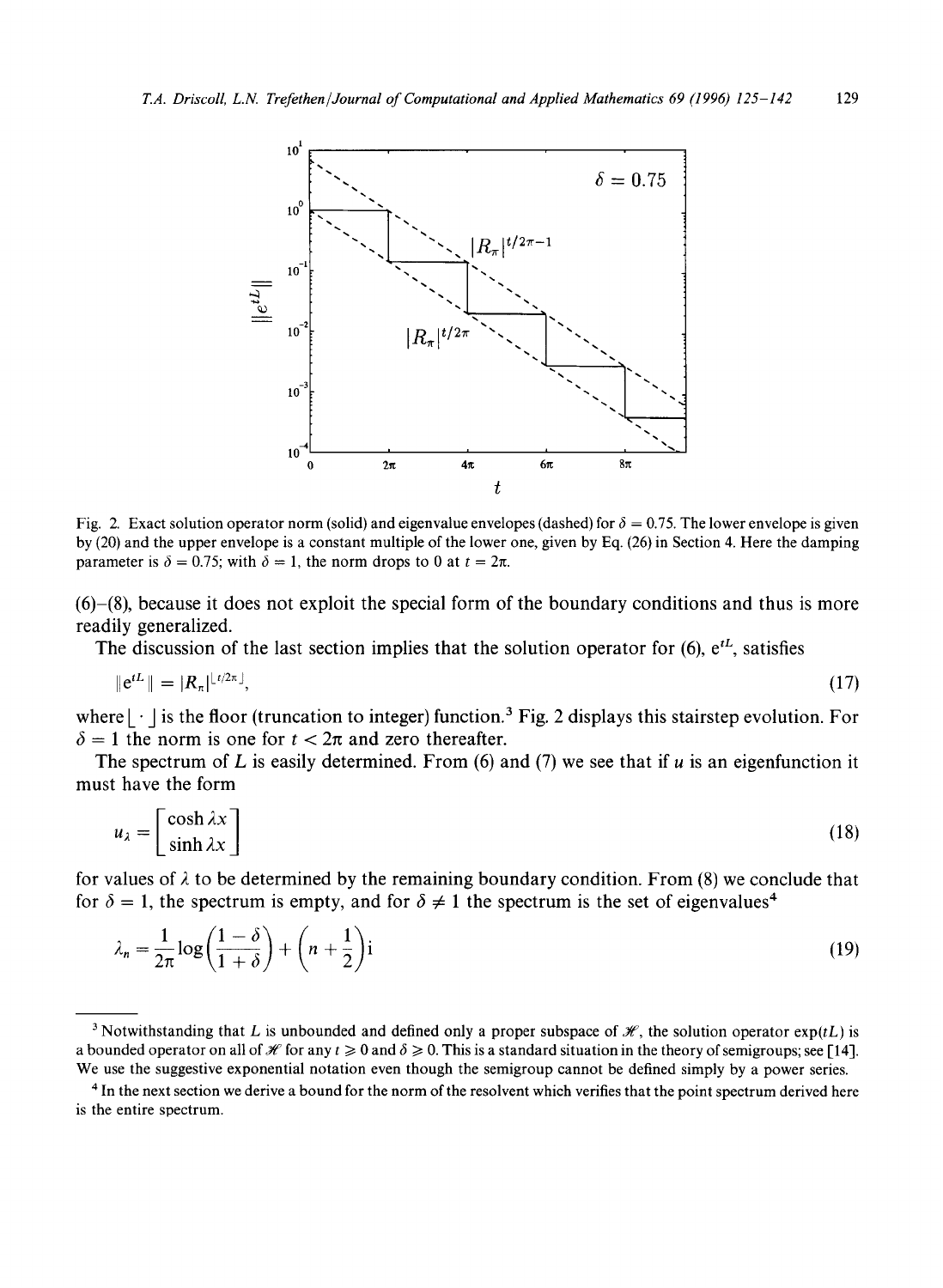for all  $n \in \mathbb{Z}$ . The spectrum is plotted in Figs. 3 and 4 for two values of  $\delta$ . The fact that infinitely many eigenvalues have the same real part allows the steps in Fig. 2 to repeat indefinitely. Otherwise, the solution would eventually be dominated by finitely many eigenmodes and  $\left\|e^{tL}\right\|$ would necessarily smooth out as  $t \to \infty$ .



Fig. 3. Boundaries of  $\varepsilon$ -pseudospectra of L for  $\delta = 0.5$ . Values of  $\varepsilon$  are (inner to outer)  $10^{-1}$ ,  $10^{-0.8}$ ,...,  $10^{0}$ . The pseudospectra are inside the boundaries. The spectrum is marked by dots.



Fig. 4. Boundaries of  $\Lambda_{\epsilon}(L)$  for  $\delta = 0.99$ . Values of  $\epsilon$  are (inner to outer)  $10^{-2}$ ,  $10^{-1.8}$ ,...,  $10^{0}$ . The left boundaries of the last seven are not visible on this scale.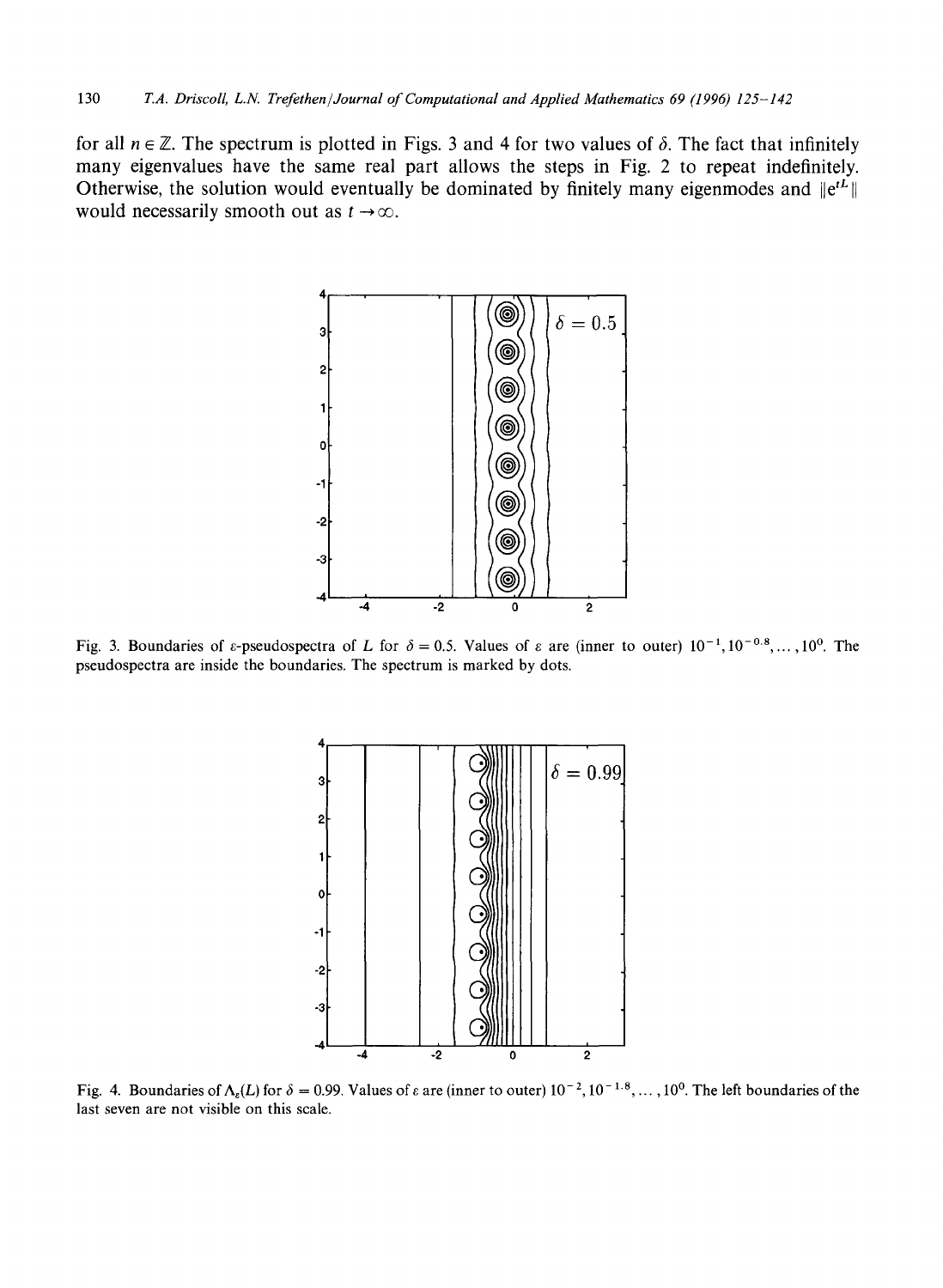In one respect the spectrum of L corresponds exactly to the behavior of  $e^{tL}$ . Observe that

$$
|e^{\lambda_n t}| = \exp\left(\frac{t}{2\pi} \log \frac{\delta - 1}{\delta + 1}\right) = |R_n|^{t/2\pi},\tag{20}
$$

which is clearly related to (17). In Fig. 2 we see that (20) is a smooth lower bound for  $\left\|\mathbf{e}^{tL}\right\|$ , having identical asymptotic behavior. Put simply, the spectral abscissa of L coincides with the *exponential type* of  $e^{tL}$ :

$$
\sigma(L) = \lim_{t \to \infty} t^{-1} \log \|e^{tL}\|.
$$
 (21)

Note that both sides of (21) are  $-\infty$  when  $\delta = 1$ .

Fig. 2 also makes it obvious that there is more to  $\Vert e^{tL} \Vert$  than is described by (20). The step behavior results from transient deviations from the asymptotic trend. As we shall see in the next section, these transient behaviors are due to the nonnormality of L.

### **4. Pseudospectral analysis**

Let A be a closed linear operator on a Banach space X with norm  $\|\cdot\|$ , and let  $\Lambda(A)$  and  $\rho(A)$ denote the spectrum and resolvent set of A, respectively. For any  $\varepsilon > 0$ , we define the  $\varepsilon$ -*pseudospectrum* of A by

$$
\Lambda_{\varepsilon}(A) = \{ \lambda \in \rho(A) : \| (\lambda I - A)^{-1} \| \geqslant \varepsilon^{-1} \} \cup \Lambda(A), \tag{22}
$$

and we set  $\Lambda_0(A) = \Lambda(A)$ . Intuitively, the resolvent norm is infinite in the spectrum, and large in an  $\varepsilon$ -pseudospectrum for small  $\varepsilon$ . Another characterization is

$$
\Lambda_{\varepsilon}(A) = \text{closure}\{\lambda \in \mathbb{C} : \lambda \in \Lambda(A + E) \text{ for some } ||E|| \leq \varepsilon\}. \tag{23}
$$

It is well known that if A is normal, then  $\Lambda_{\epsilon}(A)$  is the union of  $\epsilon$ -balls around all points in  $\Lambda(A)$  (see [9, p. 277]). The degree to which the pseudospectra are larger than this is a measure of the nonnormality of A.

Fig. 3-5 show the boundaries of several pseudospectra of L for three values of  $\delta$ . The computations which produced these figures are discussed in Section 5. Note that when  $\delta$  is not near 1, the degree of nonnormality is mild. Recall that  $|R_{\pi}| \rightarrow 1$  as  $\delta \rightarrow 0$ , and the smooth spectral approximation in  $(20)$  becomes increasingly good. In fact, by finding the adjoint of L we see that L is normal in this limit. On the other hand, for  $\delta \approx 1$ , the reflection coefficient is approximately 0 and the spectral approximation is not so good. Fig. 4 confirms that  $L$  is further from normal in this situation, especially in the left half-plane. With  $\delta = 1$ , the norm of the solution to (6) drops to zero in a finite time, and the spectrum is empty. Fig. 5 shows that the operator is highly nonnormal in this case, much more so than for even nearby  $\delta$ . (Note the different contour levels in this figure.)

One way to quantify the degree of nonnormality for this family of operators is to compute the condition number of a basis of eigenfunctions. To do this it suffices to find the condition number of a transformation  $M: \mathcal{H} \to \mathcal{H}$  that maps the eigenfunctions (18) onto an orthogonal basis. Since L is normal when  $\delta = 0$ , the eigenfunctions in this case provide a natural choice for the orthogonal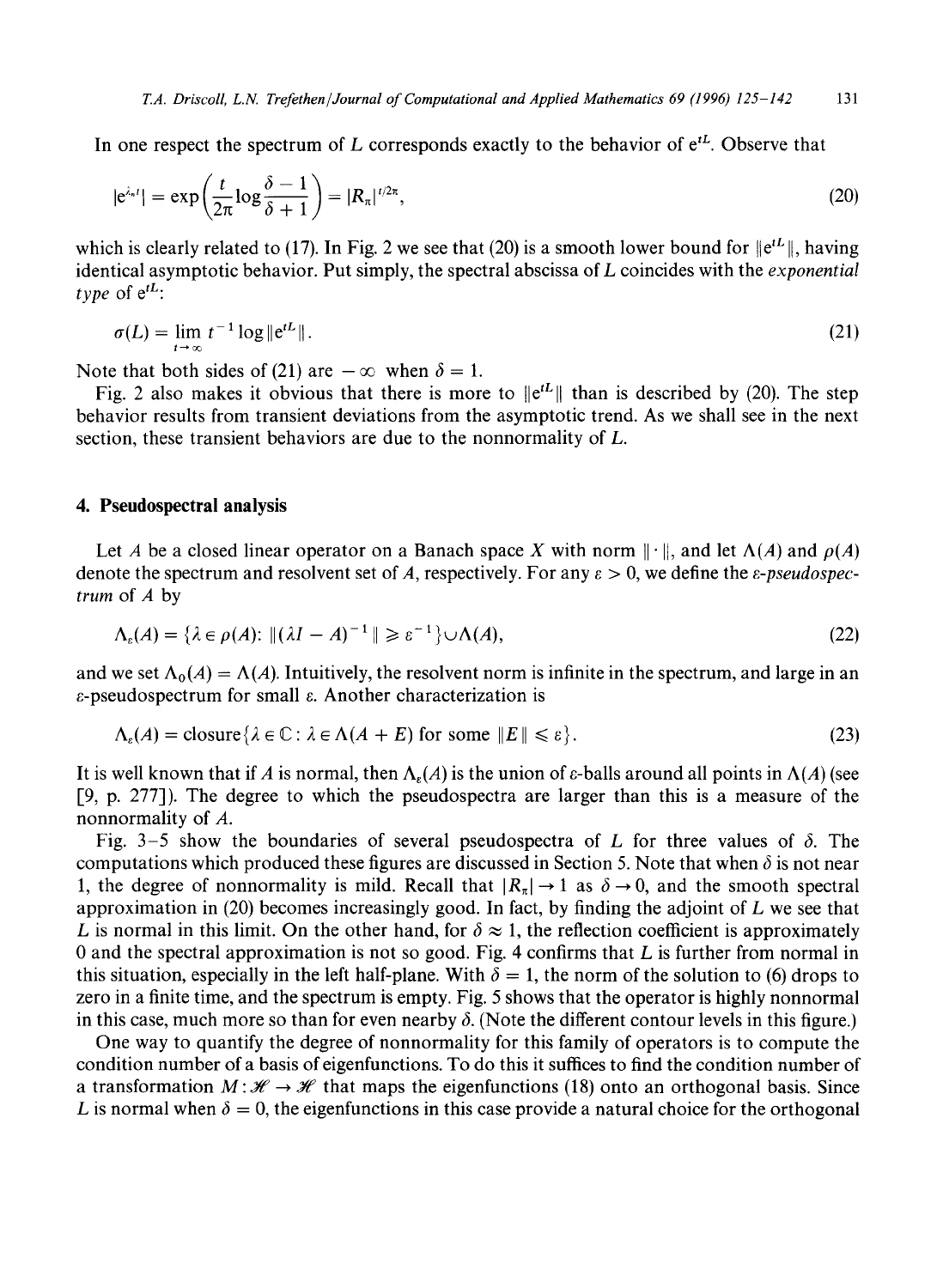

Fig. 5. Boundaries of  $\Lambda_{\varepsilon}(L)$  for  $\delta = 1$ . Values of  $\varepsilon$  are (left to right)  $10^{-12}$ ,  $10^{-10}$ , ...,  $10^{0}$ . The pseudospectra are the half-planes to the left of these boundaries.

basis. The mapping is then

$$
Mu = \begin{bmatrix} \cosh \alpha x & \sinh \alpha x \\ \sinh \alpha x & \cosh \alpha x \end{bmatrix} u,
$$
 (24)

where  $\alpha = \text{Re }\lambda_n = \log(|R_\pi|)/2\pi$ . It is straightforward to show that

$$
\kappa(M) = \sup_{x \in [0, \pi]} \kappa_2 \left( \begin{bmatrix} \cosh \alpha x & \sinh \alpha x \\ \sinh \alpha x & \cosh \alpha x \end{bmatrix} \right) = \frac{1}{R_\pi},\tag{25}
$$

where  $R_{\pi}$  is the reflection coefficient given by (4). This is a particularly clean expression of the degree of nonnormality of L as  $\delta$  ranges from 0 to 1 ( $R_\pi$  ranges from 1 to 0). We can now explain the upper envelope for the solution norm plotted in Fig. 2; it is

$$
\kappa(M)|e^{\lambda_n t}| = |R_n|^{t/2\pi - 1}.\tag{26}
$$

A more detailed quantification of the nonnormality is the relative size of each  $\varepsilon$ -pseudospectrum, which we define as

$$
v(\delta, \varepsilon) = \frac{\text{Re-diameter of } \Lambda_{\varepsilon}(L)}{2\varepsilon}.
$$
 (27)

Here "Re-diameter" means the extent of the pseudospectrum in the real direction of the complex plane. Clearly,  $v(0, \varepsilon) = 1$  and  $v(1, \varepsilon) = \infty$  for all  $\varepsilon$ , corresponding to the normal and strongly nonnormal cases, respectively. Fig. 6 shows v for various values of  $\delta$  and  $\varepsilon$ . In the limit  $\varepsilon \to 0$ ,  $v(\delta, \varepsilon)$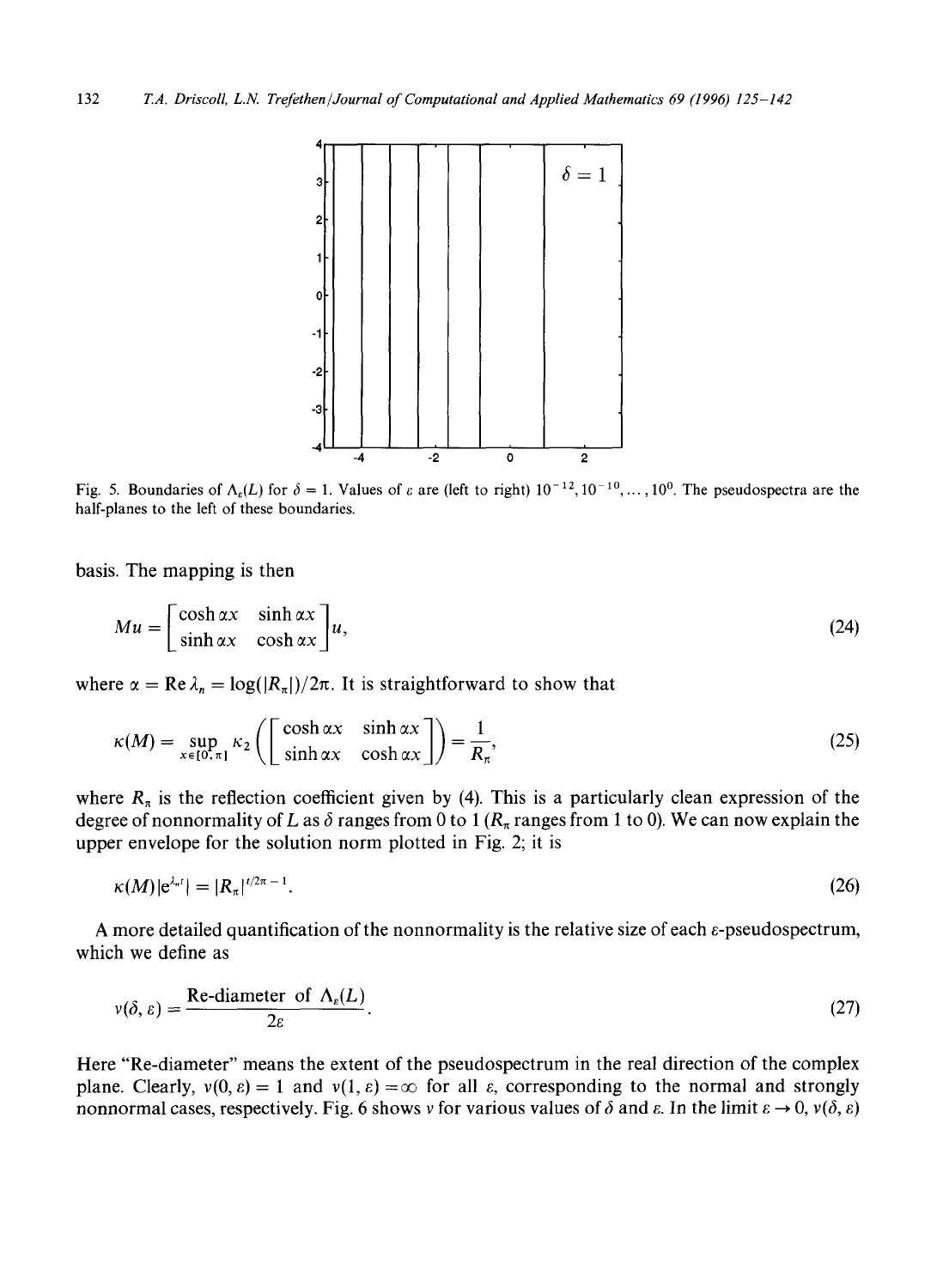

Fig. 6. One way to measure nonnormality, see text.

becomes the condition number of the eigenvalues,<sup>5</sup> which can be computed exactly as

$$
v(\delta, 0) = \frac{|R_{\pi}| - 1/|R_{\pi}|}{2 \log |R_{\pi}|}. \tag{28}
$$

When  $|R_{\pi}|^{-1}$  is large, (25) is larger than (28) by a factor which is asymptotically  $-2\log|R_{\pi}|$ , suggesting an interaction between eigenvalues. Correspondingly, as  $\varepsilon$  increases, v undergoes a temporary increase (the ripple in the surface of Fig. 6), indicating that the pseudospectra reflect some coupling across individual eigenvalues.

Some of the features evident in Figs. 3-5 can be derived analytically. The following theorem summarizes this information.

**Theorem 1.** For  $0 < \delta \le 1$ , the numerical range of L is the closed left half-plane, and for  $\delta = 0$  it is *the imaginary axis. Consequently,* 

$$
\|(\lambda I - L)^{-1}\| \le (\operatorname{Re}\lambda)^{-1}, \quad \operatorname{Re}\lambda > 0. \tag{29}
$$

 $For 0 < \delta < 1$  the spectrum of L is given by (19). The resolvent norm is invariant under translations by iZ *and satisfies* 

$$
\|(\lambda I - L)^{-1}\| \geqslant \left|1 - \frac{1}{2R_{\pi}}\right| \cdot |\text{Re}\,\lambda|^{-1} + O(e^{2\pi \text{Re}\,\lambda}), \quad \text{Re}\,\lambda \to -\infty,
$$
\n(30)

$$
\|(\lambda I - L)^{-1}\| \leqslant \left(1 + \frac{1}{2R_{\pi}}\right) \cdot |\text{Re}\,\lambda|^{-1} + \text{O}(e^{2\pi \text{Re}\,\lambda}), \quad \text{Re}\,\lambda \to -\infty. \tag{31}
$$

<sup>&</sup>lt;sup>5</sup> If  $\lambda \in \Lambda(A)$  and u and v are unit elements such that  $Au = \lambda u$  and  $A^*v = \overline{\lambda}v$ , the condition number of  $\lambda$  is  $\kappa(\lambda) = 1/(u, v)$ .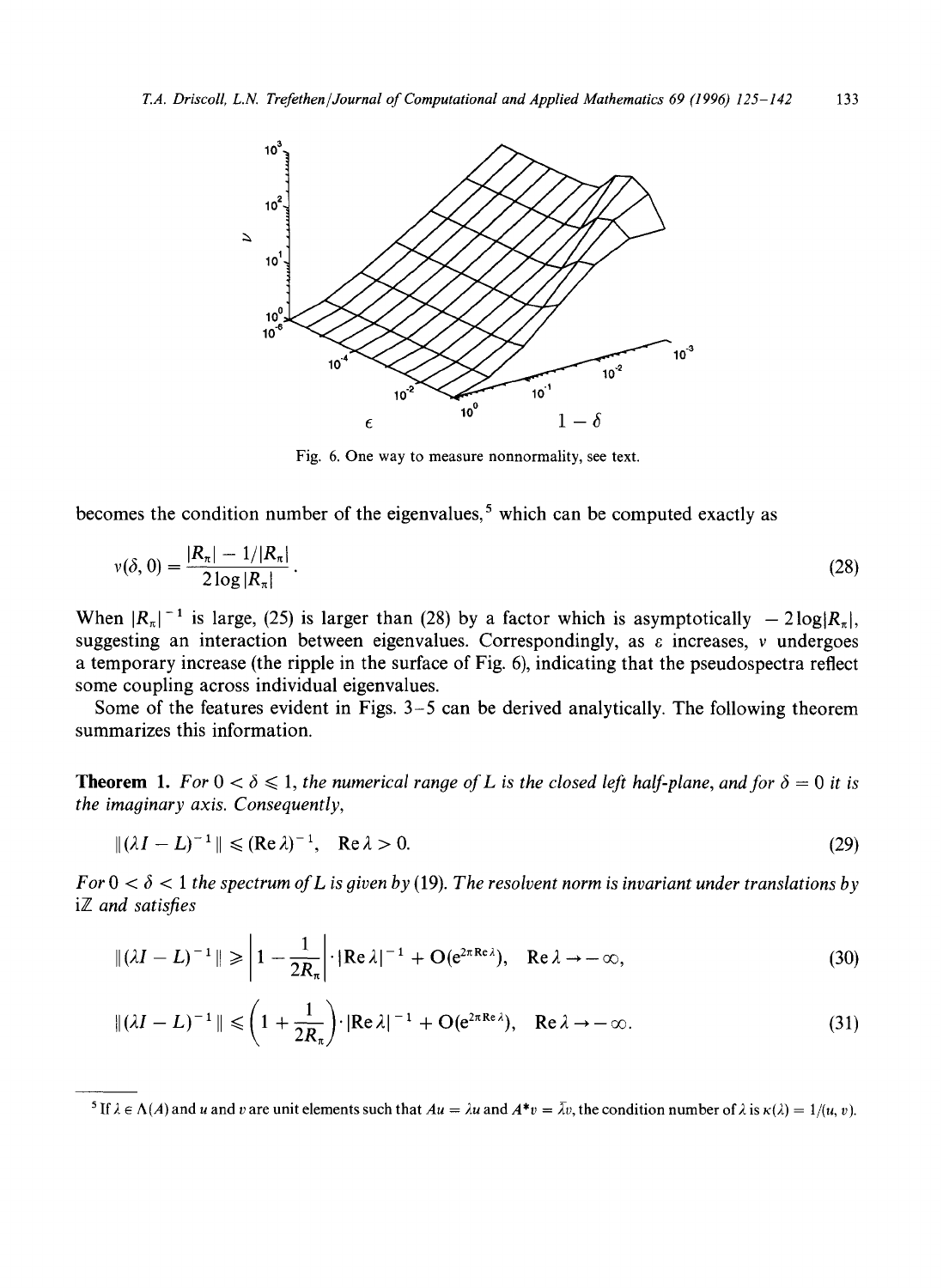*For*  $\delta = 1$  the spectrum of L is empty. The resolvent norm is invariant under all imaginary translations *and satisfies* 

$$
\|(\lambda I - L)^{-1}\| = \frac{e^{2\pi |\text{Re }\lambda|}}{2|\text{Re }\lambda|} + O(|\text{Re }\lambda|^{-1}), \quad \text{Re }\lambda \to -\infty.
$$
 (32)

Proof. To determine the numerical range, we compute

$$
(u, Lu) = \int_0^{\pi} \left(\overline{u_2'}u_1 + \overline{u_1'}u_2\right) dx\tag{33}
$$

$$
= \left[\overline{u_2}u_1\right]_0^\pi + \int_0^\pi \left(-\overline{u_2}u_1' + \overline{u_1'}u_2\right)dx\tag{34}
$$

$$
= -\delta |u_2(\pi)|^2 + \int_0^{\pi} (\overline{u_1'}u_2 - \overline{u_2}u_1') dx,
$$
\n(35)

where the last line is due to (7)–(8). Note that the integrand is imaginary. Restriction to  $||u|| = 1$ clearly does not limit the choice of  $u_2(\pi)$ , and because of the derivative of  $u_1$  in the integrand, any imaginary value can be achieved. Thus, the assertions about the numerical range are proved. Inequality (29) is a standard consequence [14, p. 12]. Note that for any value of  $\delta$ , the numerical abscissa, or maximum real part of the numerical range, is zero. This explains the slope of the steps in Fig. 2.

Now we establish the translation invariances. Let  $S_{\beta}$  be the family of unitary operators on  $H$  defined by

$$
S_{\beta}u = \begin{bmatrix} \cos \beta x & i \sin \beta x \\ i \sin \beta x & \cos \beta x \end{bmatrix} u. \tag{36}
$$

This operator is motivated by the eigenfunctions (18), because  $S_\beta u_\lambda = u_{\lambda + i\beta}$ . In general,  $S_\beta u$  will not satisfy the boundary conditions (7) and (8) even when  $u \in D(L)$ , but they are satisfied whenever  $\beta = n \in \mathbb{Z}$ . Moreover,

$$
\|((\lambda + \mathrm{i} n)I - L)S_n u\| = \|(\lambda I - L)u\|.\tag{37}
$$

From this it is easily seen that the resolvent norm, and hence the pseudospectra, are invariant under translations of  $i\mathbb{Z}$ , just as are the spectra from (19).

The conclusion is stronger in the critically damped case. When  $\delta = 1$ ,  $S_{\beta}$  maps  $D(L)$  into  $D(L)$  for any value of  $\beta \in \mathbb{R}$ . Hence, the pseudospectra of L are invariant under all purely imaginary translations.

For the expressions (30)–(32) in the left half-plane we parallel the development in [18]. It is convenient here to use  $\tilde{L}$ , given by (14) and (15), which is unitarily similar to  $L$ .

First we decompose  $(\lambda I - \tilde{L})^{-1}$  into two parts:

$$
(\lambda I - \tilde{L})^{-1} = R_1 + R_2, \tag{38}
$$

where  $R_1$  is given explicitly by

$$
(R_1 f)(x) = \int_{-\pi}^{x} e^{\lambda(x-y)} f(y) \, dy.
$$
 (39)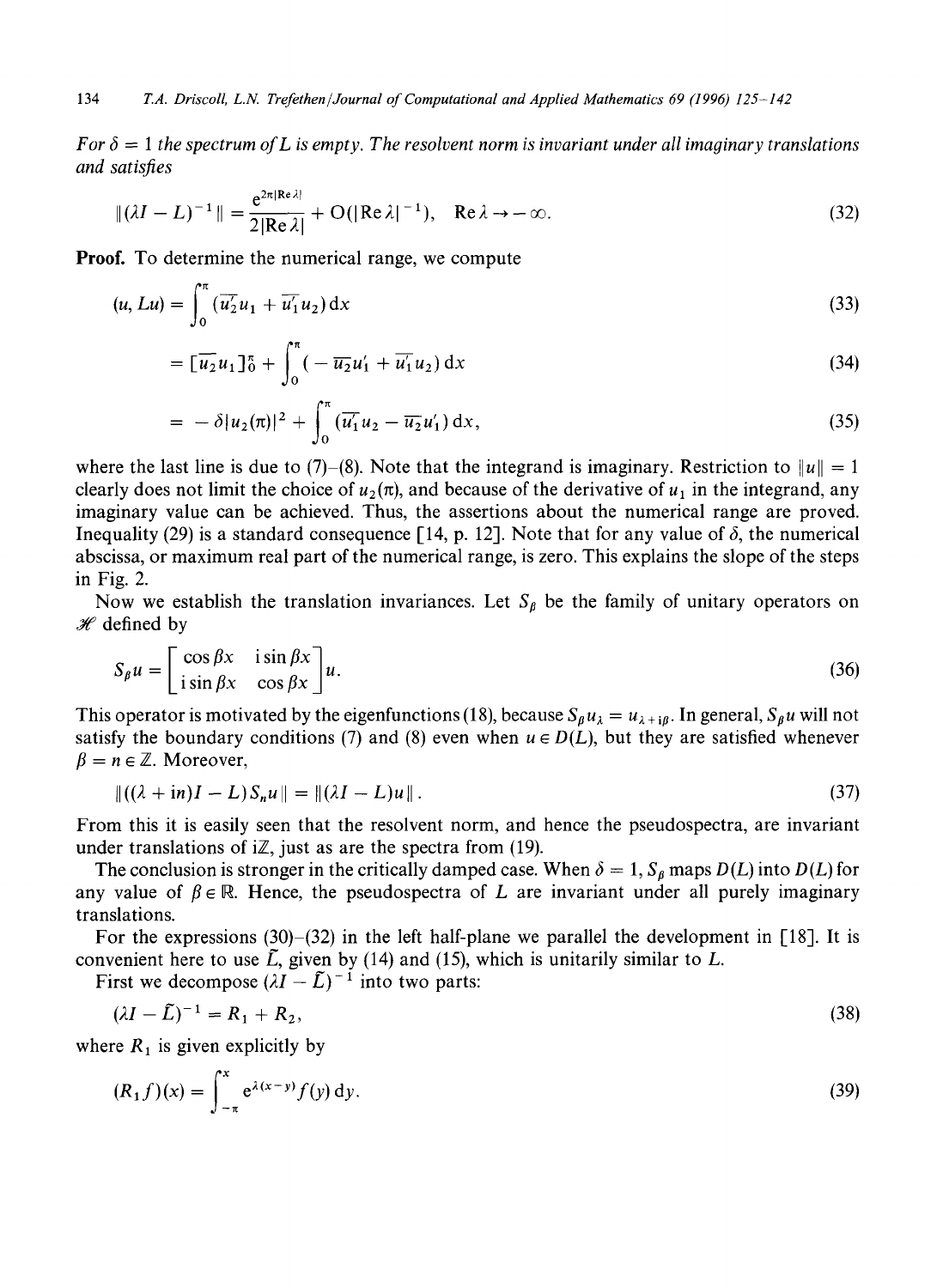The operator R<sub>1</sub> solves  $(\lambda I - \tilde{L})w = f$  without the boundary condition (15), and (39) results from the Green's function for this problem. Now  $R_1 f$  is the restriction to  $[-\pi, \pi]$  of the convolution  $f*g$ , where f is extended by zero to  $(-\infty, \infty)$ , and  $g(s) = e^{\lambda s}$  for  $s > 0$  and is zero for  $s < 0$ . By Fourier transformation,

$$
||R_1|| \leq \sup_{\xi \in \mathbb{R}} |\hat{g}(\xi)|
$$
  
= 
$$
\sup_{\xi \in \mathbb{R}} |(i\xi - \lambda)^{-1}|
$$
  
= 
$$
|Re \lambda|^{-1}.
$$
 (40)

The role of  $R_2$  is to make the result of (38) satisfy the boundary condition (15). Since  $(\lambda I - \tilde{L})$ annihilates  $e^{\lambda x}$ , we let

$$
(R_2 f) = a e^{\lambda x} \tag{41}
$$

for a constant  $a$ . From (15), (38), and (39) we see that

$$
a = (e^{\lambda \pi} - R_{\pi} e^{-\lambda \pi})^{-1} (R_{\pi}(R_1 f)(-\pi) - (R_1 f)(\pi))
$$
  
= -(1 - R\_{\pi} e^{-2\lambda \pi})^{-1} \int\_{-\pi}^{\pi} e^{-\lambda s} f(s) ds. (42)

To bound the integral in (42) we use the Cauchy–Schwarz inequality, and in choosing f we may make this bound sharp. Then from (41) and (42) we find

$$
||R_2|| = \left| \frac{e^{2\pi \text{Re}\lambda} - e^{-2\pi \text{Re}\lambda}}{2\text{Re}\lambda (1 - R_{\pi} e^{-2\pi\lambda})} \right|.
$$
\n(43)

Finally, (30)-(32) follow from the inequalities

$$
|\|R_1\|-\|R_2\|| \leq \|R_1+R_2\|\leq \|R_1\|+\|R_2\|.\quad \Box
$$

For  $\delta$  far from 1, inequalities (29) and (31) confirm the relatively mild degree of nonnormality observed in Fig. 3. For  $\delta \approx 1$ , the lower bound (30) guarantees that the pseudospectra penetrate much farther into the left half-plane, as can be seen in Fig, 4; however, each pseudospectrum is still bounded on the left and right. For  $\delta = 1$  the estimate (32) in the left half-plane explains the unboundedness of the pseudospectra as  $\text{Re}\lambda \rightarrow -\infty$  and the spacing of the contours in Fig. 5. Moreover, it follows that L must be nilpotent in the sense that  $e^{tL} = 0$  for  $t \ge 2\pi$ . In fact, we have the following general theorem relating nilpotency of the solution operator to the growth of the resolvent norm at infinity.

**Theorem 2.** Suppose A is a linear operator which generates the  $C_0$  semigroup<sup>6</sup> e<sup>tA</sup> on the Hilbert *space H.* Then  $e^{tA}= 0$  *for all t*  $\ge t_0$  *if and only if the spectrum of A is empty and*  $\| (\lambda I - A)^{-1} \| = O(e^{-t_0 Re \lambda})$  as  $Re \lambda \rightarrow -\infty$ .

<sup>&</sup>lt;sup>6</sup>The term  $C_0$  *semigroup* means that for each  $x \in H$ ,  $e^{tA}x$  is continuous in H as a function of t. By the Hille-Yosida-Phillips theorem, this is equivalent to A being closed, *D(A)* being dense in H, and a generalization of the bound (29); see [14].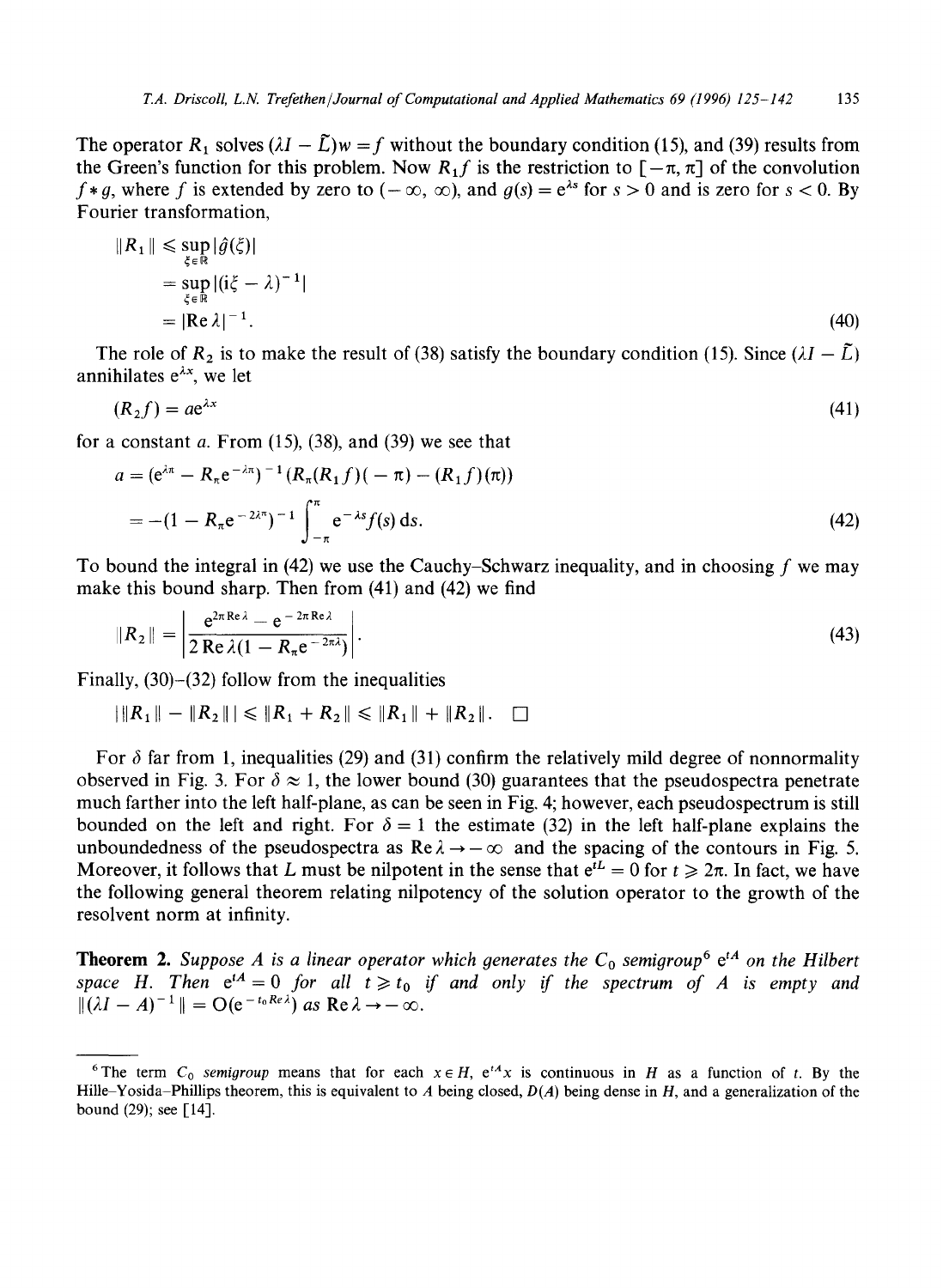Proof. We prove this theorem with an application of the Paley-Wiener theorem for Fourier transforms of functions with compact support [6]. We start with the Laplace transform

$$
(\lambda I - A)^{-1}x = \int_0^\infty e^{-t\lambda} e^{tA} x \, dt,\tag{44}
$$

valid for all  $x \in H$  (see [14, p. 20]). Since  $e^{tA}$  is  $C_0$ , there exist real M and  $\omega$  such that  $||e^{tA}|| \le Me^{t\omega}$ for all  $t \ge 0$  (by the uniform boundedness principle; see [14, p. 4]). Choose  $\gamma > \omega$  and fix x and y in *H* with  $||x|| = ||y|| = 1$ . Now by (44),

$$
(\lbrack (\gamma + \lambda)I - A \rbrack^{-1} x, y) = \left( \int_0^\infty e^{-t\lambda} e^{-t\gamma} e^{tA} x \, dt, y \right)
$$

$$
= \int_0^\infty e^{-t\lambda} (e^{-t\gamma} e^{tA} x, y) \, dt
$$

$$
=: \int_{-\infty}^\infty e^{-t\lambda} f(t) \, dt,
$$

where the scalar function  $f(t)$  is in  $L^2$ . The equivalence of the first two integrals is easily seen because  $e^{tA}x$  is continuous in H as a function of t. We now recognize  $F(\xi) := \left(\left[\frac{\gamma + i\xi}{I} - A\right]^{-1}x, y\right)$  as the Fourier transform of f, and the Paley-Wiener theorem asserts that  $f(t) = 0$  for all  $t > t_0$  if and only if F is entire and  $|F(\xi)| \leq C e^{|\xi|t_0}$ . By a Phragmén-Lindelöf theorem, this latter bound is equivalent to

 $|F(\xi)| \leqslant Ce^{t_0 \operatorname{Im} \xi}$ ,  $\operatorname{Im} \xi > 0$ ,

which in turn is equivalent to

$$
|((\lambda I - A)^{-1}x, y)| \leq C e^{-t_0 (\text{Re }\lambda - y)}, \quad \text{Re }\lambda < y.
$$

The conclusion  $f(t) = 0$  for  $t > t_0$  can be extended to  $t = t_0$  by the  $C_0$  property. Since x and y are arbitrary unit elements, the proof is complete.  $\Box$ 

## **5. Discretizations**

The bounds derived in Theorem 1 are not sharp enough to produce the plots of Figs. 3-5. These plots were made by discretizing the operator  $L$  to obtain a matrix  $\Lambda$  whose pseudospectra can be computed numerically via the singular value decomposition. It is presumed, on the basis of numerical evidence, that as the number of points in the discretization is increased, the pseudospectra of the matrix converge to those of the operator in the sense of (nonuniform) convergence of  $\| (\lambda I - A)^{-1} \|$  for each  $\lambda \in \rho(L)$ .

One physically appealing discretization of a continuous string is the so-called loaded string [11], in which the mass is divided into equal lumps of mass  $m$  spaced evenly at a distance  $h$  apart. Suppose that the tension in the string is  $\tau$  and that the vertical displacements  $u_i$ ,  $i = 0, ..., N$ , of the masses are small. Then Newton's law in the interior of the string is

$$
m\ddot{u}_i = \frac{\tau}{h}(u_{i-1} - 2u_i + u_{i+1}),
$$
\n(45)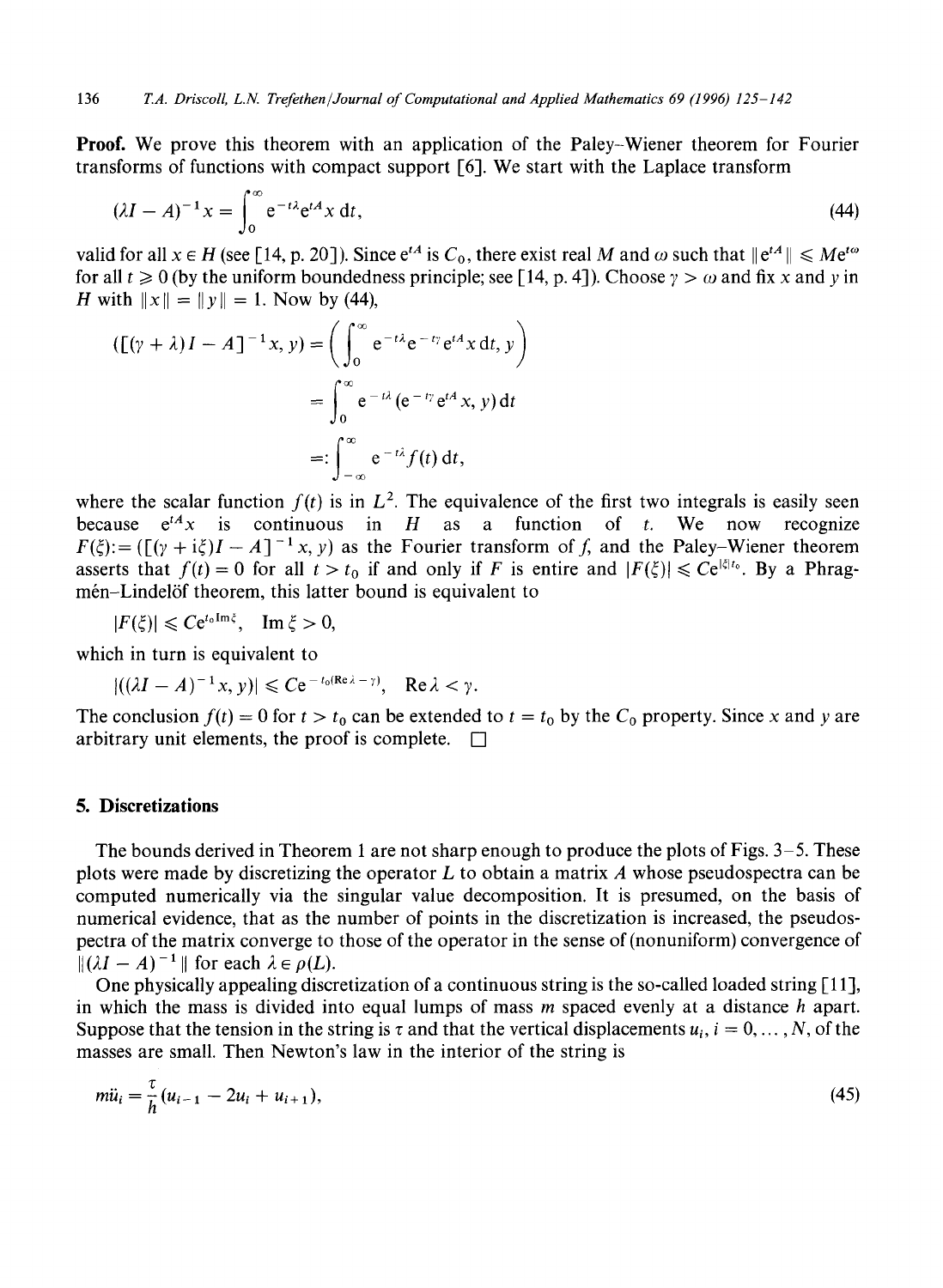where  $i = 2, ..., N - 1$ . If the mass density  $\rho = m/h$  is fixed as  $h \to 0$ , then

$$
\rho \ddot{u}_i = \tau \left( \frac{u_{i+1} - 2u_i + u_{i-1}}{h^2} \right). \tag{46}
$$

Since the right-hand side of (46) is just a second-order finite difference, in the limit  $h \to 0$  we recover the wave equation. The normalization in (1) requires that  $\rho = \tau$ .

We still have boundary conditions to consider. At the left end of the chain we require  $u_0 = 0$ , which corresponds to (7). At the right end we assume the existence of a linear dashpot that provides a damping force of size  $\gamma u_N$ . Then

$$
m\ddot{u}_N = \rho h\ddot{u}_N = -\tau \left(\frac{u_N - u_{N-1}}{h}\right) - \gamma \dot{u}_N, \qquad (47)
$$

which becomes

$$
\tau(u_N)_x + \gamma(u_N)_t = 0 \tag{48}
$$

in the limit  $h \to 0$ . Comparing this to (8), we recognize that  $\delta = \gamma/\tau$ .

Now suppose that instead of tension in the string supplying the forces between vertically displaced masses, the masses are connected to one another by springs of force constant  $\kappa$  and move horizontally (along the length of the chain). It is easy to see that the resulting equations are equivalent to (46) and (47) provided that  $\kappa = \tau/h$ . In matrix form they are

$$
m\ddot{u} + \gamma C \dot{u} + \kappa K u = 0,\tag{49}
$$

where  $u = [u_1 \cdots u_N]^T$  and

$$
C = diag(0, 0, ..., 0, 1), \quad K = \begin{bmatrix} 2 & -1 & & & \\ -1 & 2 & -1 & & \\ & \ddots & \ddots & \ddots & \\ & & \ddots & 2 & -1 \\ & & & -1 & 1 \end{bmatrix}.
$$
 (50)

We now follow Veselić [23] and define variables which transform (49) into a first-order system. Let  $K = PP^{T}$  be a Cholesky factorization and set

$$
v = \begin{bmatrix} \sqrt{\kappa} P^{\mathrm{T}} & 0 \\ 0 & \sqrt{m} I \end{bmatrix} \begin{bmatrix} u \\ \dot{u} \end{bmatrix} . \tag{51}
$$

As before, the variables have been chosen so that  $||v||_2^2$  is the total energy of the system. Now

$$
\dot{v} = \begin{bmatrix} 0 & \sqrt{\frac{\kappa}{m}} P^{\mathrm{T}} \\ -\sqrt{\frac{\kappa}{m}} P & -\frac{\gamma}{m} C \end{bmatrix} v = A_N v. \tag{52}
$$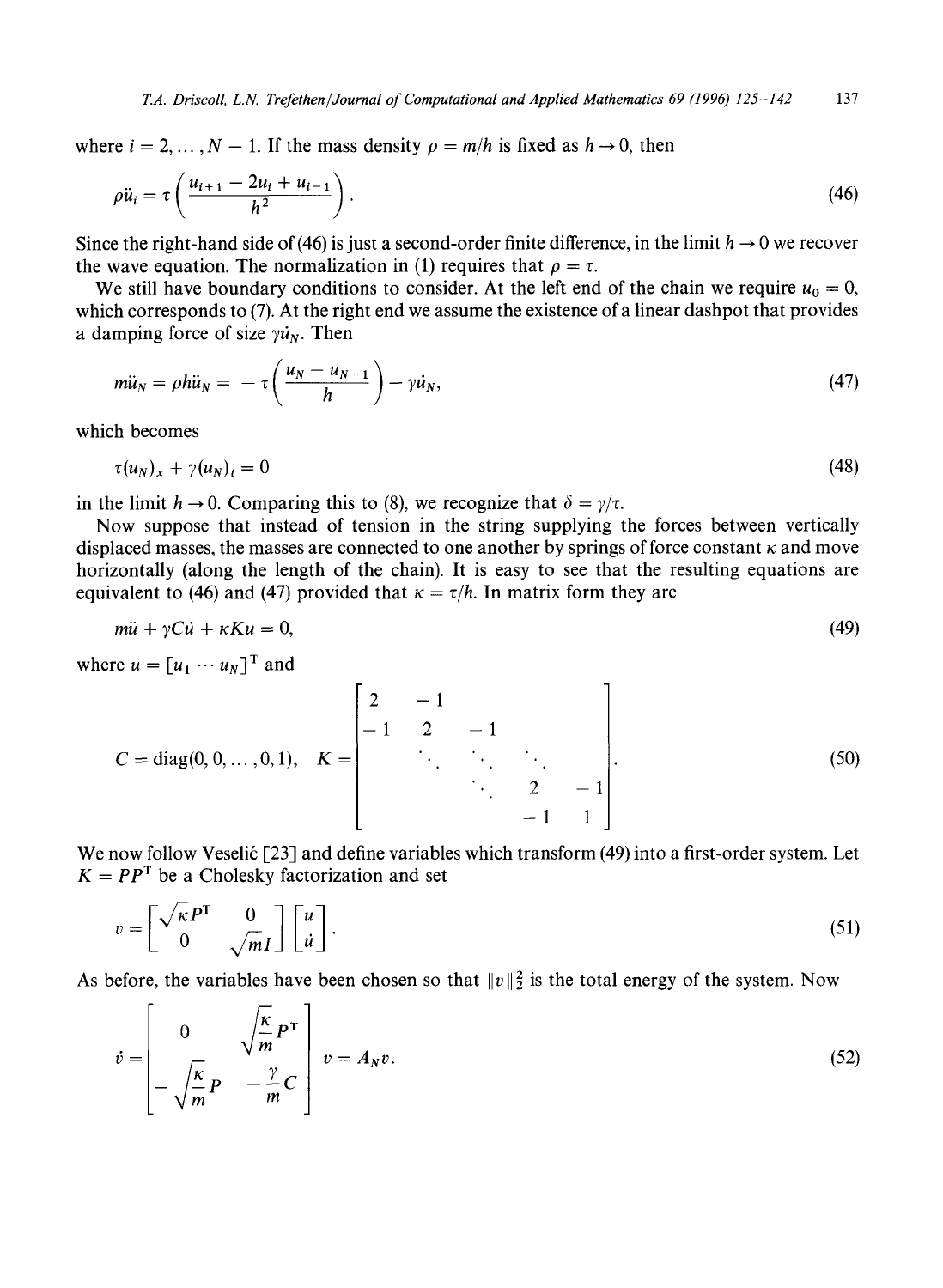Using the relationships among the parameters we have

$$
A_N = \frac{N}{\pi} \begin{bmatrix} 0 & P^{\mathrm{T}} \\ -P & -\delta C \end{bmatrix}.
$$
 (53)

We call the  $2N \times 2N$  matrix  $A_N$  the order N loaded-string discretization of the continuous operator L. In light of (46) and (47), it is perhaps not surprising that  $A<sub>N</sub>$  is also the matrix that results by taking appropriate finite-difference approximations to the differentials in (6) and imposing the boundary conditions (7) and (8) by row and column manipulations.



Fig. 7. Pseudospectra  $\Lambda_{\epsilon}(A_N)$  of the loaded-string discretization (53) with  $N = 16$  and  $\delta = 0.99$ . Values of  $\epsilon$  are (inner to outer)  $10^{-0.6}$ ,  $10^{-0.4}$ ,  $10^{-0.2}$ ,  $10^{0}$  on the top, and additionally  $10^{-0.8}$ , ...,  $10^{-1.4}$  in the detail on the bottom (cf. Fig. 4). The eigenvalues of  $L$  are marked by dots and those of  $A_N$  are marked by circles.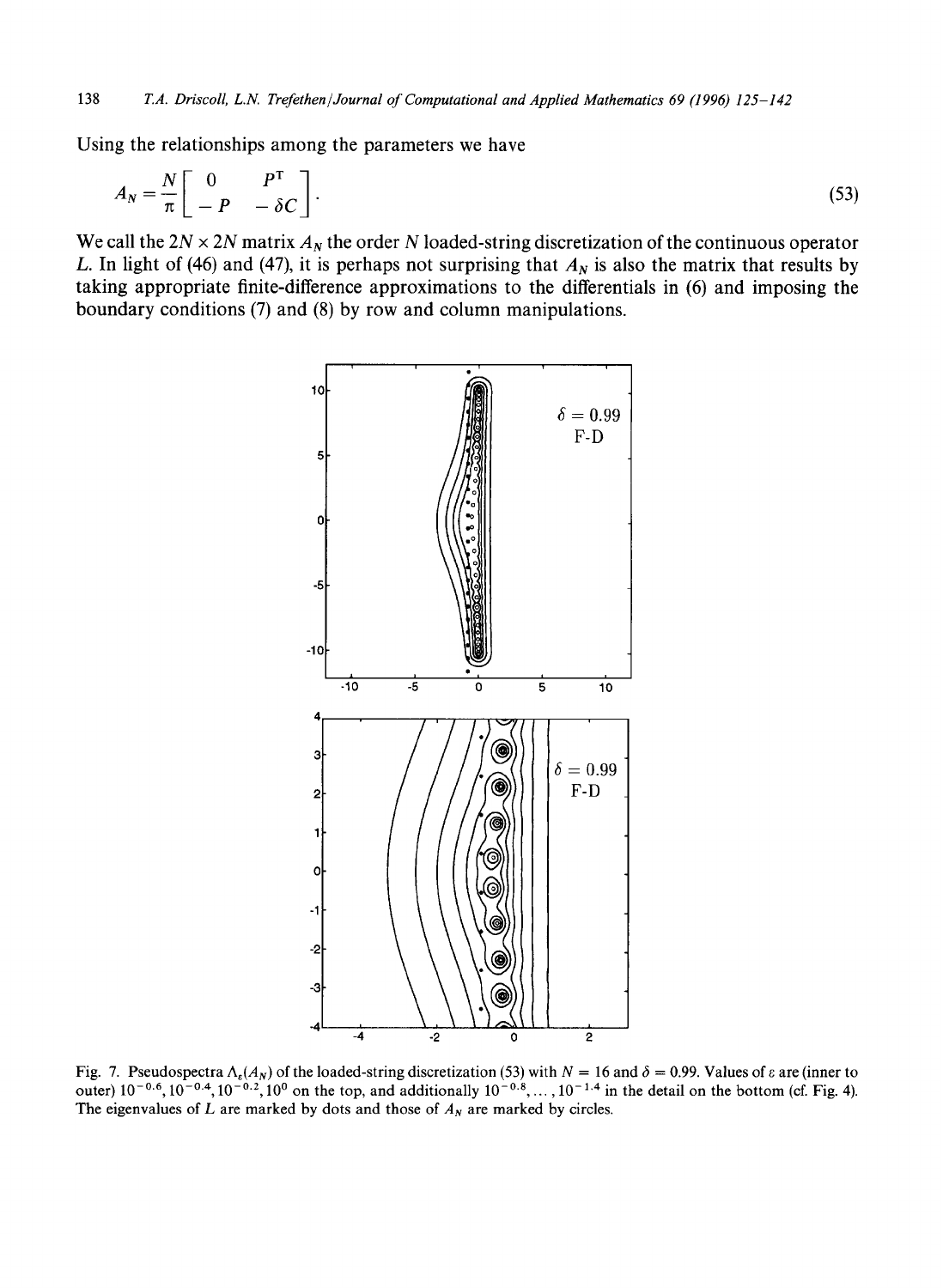Unfortunately, the spectra and pseudospectra of  $A<sub>N</sub>$  converge to those of L rather slowly as  $N \rightarrow \infty$ . Fig. 7 shows the pseudospectra of  $A_N$  for  $\delta = 0.99$ , near the critical value, with  $N = 16$ . The agreement with Fig. 4 is unimpressive. Moreover, the results are virtually identical for  $\delta = 1$ , in contrast to the behavior for the exact operator L.

To improve the accuracy one might try more general mass, damping, and stiffness matrices in  $(49)$ . Veselić, for example, has shown [24] that these matrices can be constructed to yield any predetermined set of eigenvalues. Instead, we choose to work directly from (6)-(8) using Chebyshev differentiation matrices for the derivatives in place of finite differences. A similarity transformation



Fig. 8. Pseudospectra  $\Lambda_{\epsilon}(A_N)$  of the Chebyshev spectral discretization with  $N = 16$  and  $\delta = 0.99$ . Values of  $\epsilon$  are  $10^{-1.6}$ ,  $10^{-1.2}$ ,...,  $10^{0}$  on the top and the same as those of Fig. 4 in the detail on the bottom. There are two outlying eigenvalues of  $A_N$  not shown.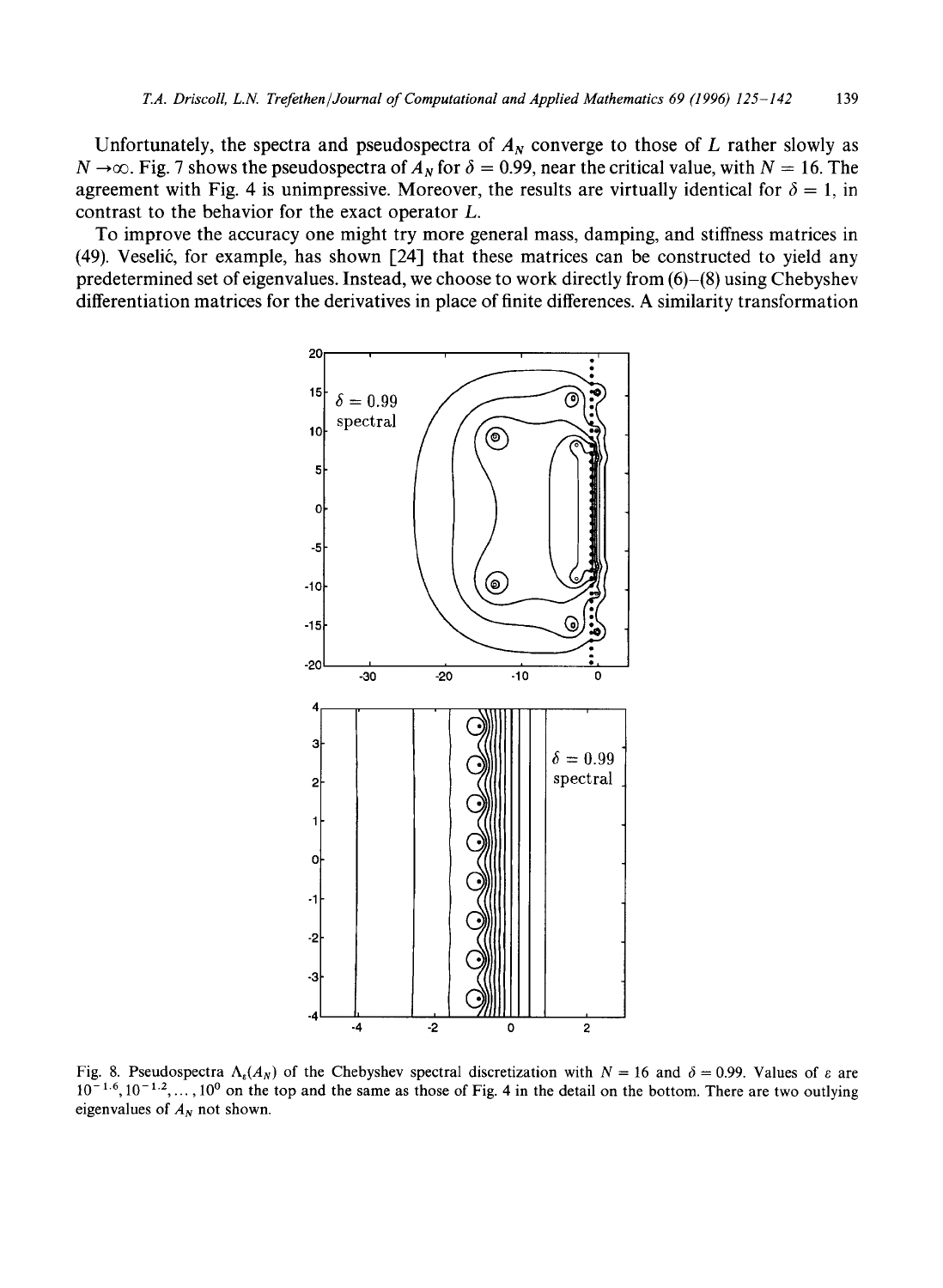

Fig. 9. Pseudospectra  $\Lambda_{\epsilon}(A_N)$  of the Chebyshev spectral discretization with  $N = 16$  and  $\delta = 1$ . Values of  $\epsilon$  are  $10^{-7}$ ,  $10^{-6}$ , ...,  $10^{0}$  on the top and  $10^{-8}$ ,  $10^{-6}$ , ...,  $10^{0}$  in the detail on the bottom (cf. Fig. 5). There are two outlying eigenvalues of  $A_N$  not shown.

using a weight matrix is needed so that the 2-norm of the result is the correct approximation to (9); see [16] for details. Figs. 8 and 9 show the results for  $N = 16$ . The agreement is far better than for the loaded string. Note that the  $\delta = 1$  case is now qualitatively different, as required, and the properly spaced half-planes are well approximated. 7

 $7$  See [18] for another comparison of the pseudospectra of an operator with those of its finite-difference and spectral discretizations.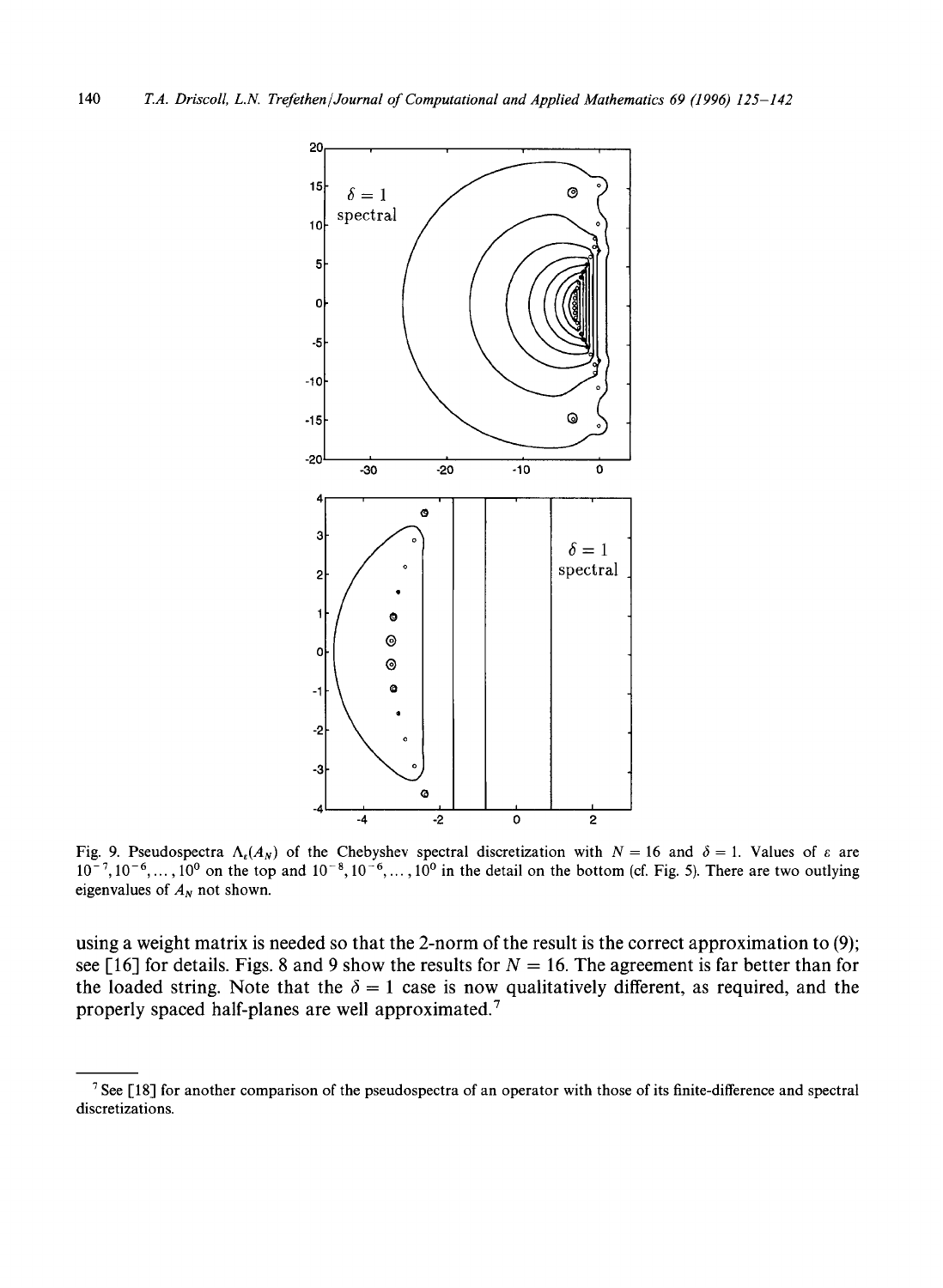One problem with discretizations is unavoidable: for each  $N$  there is an upper limit on the frequency of waves which are well resolved. So, whereas in the continuous case the reflection coefficient  $R_{\pi}$  is the same for all the eigenvalues, in the finite-difference model  $|R_{\pi}|$  approaches 1 for the modes having wave number near the maximum on the grid. As a result, the high-frequency eigenvalues of the discretization are quite close to the imaginary axis, and it would be impossible to use these matrices to produce a time evolution plot such as Fig. 2, at least without some form of high-frequency filtering. The Chebyshev method performs well farther from the real axis but ultimately has the same shortcoming. Fortunately, in this case the pseudospectra are periodic in the imaginary direction, so it suffices to compute them at well-resolved frequencies only. The pseudospectra of L in Figs. 3–5 were computed in the strip  $0 \leq \text{Im } z \leq 1$  with Chebyshev discretizations based on  $N \approx 50$ .

## **6. Conclusion**

Table 1

Table 1 summarizes the information gained about the behavior of the system (6)-(8), as measured by  $\Vert e^{tL} \Vert$ , through pseudospectral analysis. An eigenvalue analysis would completely reveal only the first line of the table, dealing with the long-time trend of  $\left\|\mathbf{e}^{tL}\right\|$ . The behavior over shorter time scales is not captured by the spectrum because  $L$  is not normal (Theorem 1). Indeed, in the most nonnormal case  $\delta = 1$  the spectrum is empty, yet the pseudospectra are still meaningful and can be used to predict the behavior of the evolution operator (Theorem 2). Discretizations of the continuous problem exhibit similar amounts of nonnormality.

Eigenvalue analysis can mislead or fail for the same reasons in more complicated and physically interesting problems. One example arises in hydrodynamic stability, as mentioned in the Introduction. Others include magnetohydrodynamics [3], the stability of numerical methods for partial differential equations [17, 20], and the convergence of iterative methods for nonsymmetric linear systems of equations [12, 13]. We view the present paper as a case study to aid the development of methods for these and other applied problems.

| studied in this paper            |                                                              |                    |
|----------------------------------|--------------------------------------------------------------|--------------------|
| System behavior ( $  e^{tL}  $ ) | (Pseudo)spectral information<br>$(\ (\lambda I - L)^{-1}\ )$ |                    |
| Asymptotic decay rate            | Spectral abscissa                                            | (21)               |
| Recurrence of steps              | <b>Translation</b> invariance                                | $(19)$ , Theorem 1 |
| Height of steps                  | Condition of eigenmode basis                                 | (25)               |
| Slope of steps                   | Numerical abscissa                                           | Theorem 1          |
| Compact support $(\delta = 1)$   | Exponential growth rate                                      | Theorem 2          |

Summary of relationships between the pseudospectra and the behavior of the system